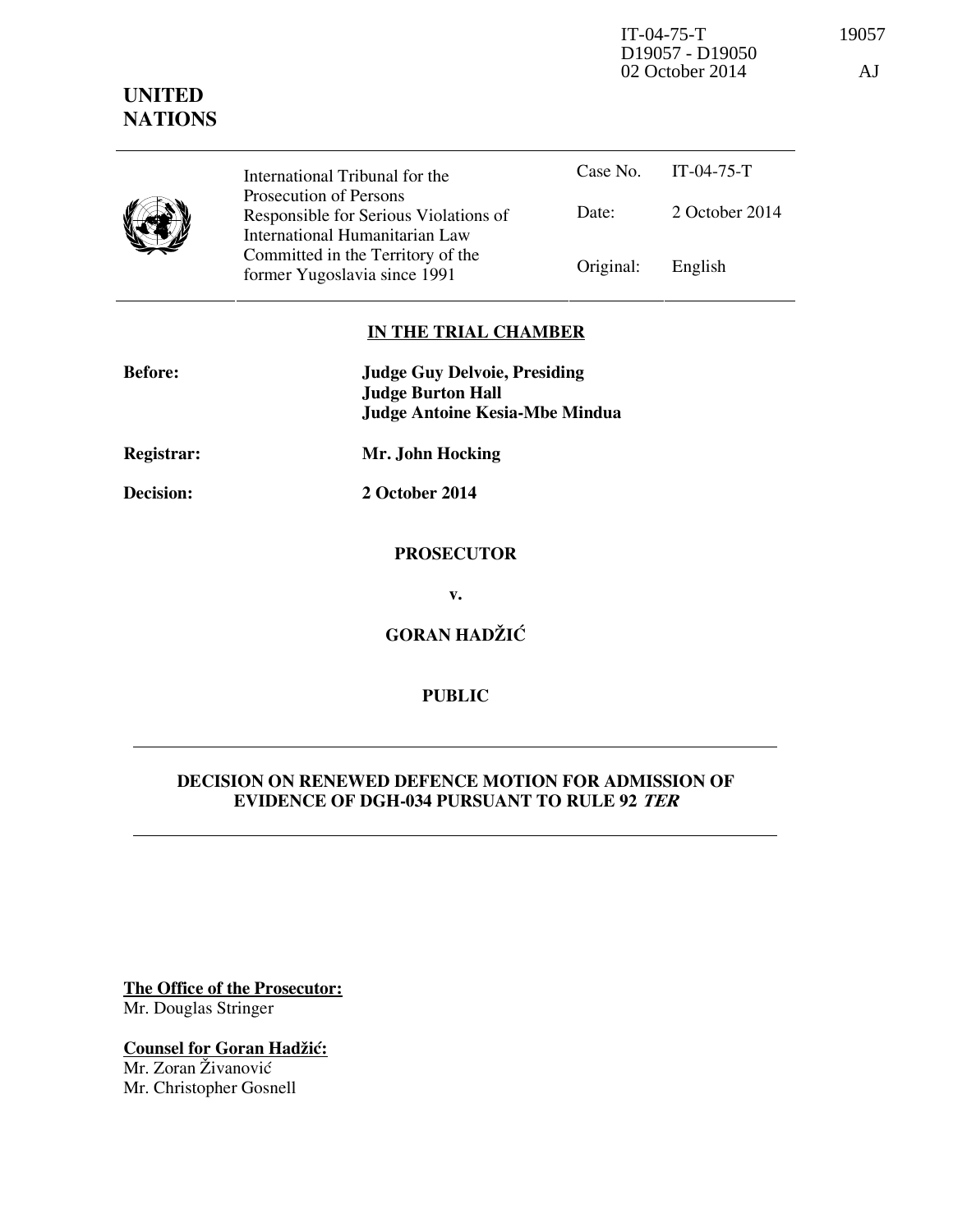1. **THIS TRIAL CHAMBER** of the International Tribunal for the Prosecution of Persons Responsible for Serious Violations of International Humanitarian Law Committed in the Territory of the former Yugoslavia since 1991 ("Tribunal") is hereby seised of the "Renewed Defence Motion for Admission of Evidence of DGH-034 Pursuant to Rule 92 *ter*", filed publicly with confidential annexes A and B on 15 August 2014 ("Renewed Motion"). The "Prosecution Response to Renewed Defence Motion for Admission of Evidence of DGH-034 Pursuant to Rule 92*ter*" was filed on 1 September 2014 ("Response"). The "Reply to Prosecution Response to Renewed Defence Motion for Admission of Evidence of Milan Knežević (DGH-034) Pursuant to Rule 92 *ter*" was filed confidentially with a confidential annex on 9 September 2014 ("Reply"). This Trial Chamber is also partly seised of the "Prosecution Submission Concerning Defence Compliance with Trial Chamber Order of 25 July 2014", filed on 14 August 2014 ("Prosecution Submission on Decision of 25 July 2014").<sup>1</sup> The Defence filed the "Response to Prosecution Submission Concerning Defence Compliance with Trial Chamber Order of 25 July 2014, and Request for Reconsideration", with a confidential annex, on 21 August 2014. On 26 August 2014, the Prosecution filed the "Prosecution Request for Leave to Reply and Reply to Response to Prosecution Submission Concerning Defence Compliance with Trial Chamber Order of 25 July 2014, and Request for Reconsideration."

#### **A. Background**

2. On 14 July 2014, the Defence filed a motion seeking the admission of the evidence of DGH-034, in the form of DGH-034's prior testimony in the case of *Prosecutor v. Dokmanovi*ć ("*Dokmanović* case"),<sup>2</sup> and its associated exhibit, DGH-034's prior witness statement admitted in the *Dokmanović* case,<sup>3</sup> pursuant to Rule 92 *ter* of the Rules of Procedure and Evidence of the Tribunal ("Rules").<sup>4</sup> The Prosecution filed a response on 29 July 2014.<sup>5</sup> The Defence filed a reply on 5 August 2014. $^{6}$  On 12 August 2014, the Defence withdrew the Original Motion.<sup>7</sup>

<sup>1</sup> Decision on Prosecution Submission Concerning Defence Compliance with Trial Chamber Order of 25 July 2014 and Defence Request for Reconsideration, 26 September 2014, paras 19-20.

<sup>2</sup> Rule 65 *ter* numbers 1D02332 and 1D02333..

<sup>3</sup> Rule 65 *ter* number 1D02335.

<sup>&</sup>lt;sup>4</sup> Defence Motion for Admission of Evidence of Milan Knežević (DGH-034) Pursuant to Rule 92 ter, 14 July 2014 ("Original Motion").<br>
<sup>5</sup> Consolidated Prose

Consolidated Prosecution Response to Motions for Admission of Evidence of DGH-034, DGH-035 and DGH-036 Pursuant to Rule 92 *ter*, 29 July 2014.

<sup>&</sup>lt;sup>6</sup> Request for Leave to Reply and Reply to Consolidated Prosecution Response to Motions for Admission of Evidence of DGH-034, DGH-035 and DGH-036 Pursuant to Rule 92 *ter*, 5 August 2014.

<sup>&</sup>lt;sup>7</sup> Notice of Withdrawal of Motion for Admission of Evidence of Milan Knežević (DGH-034) Pursuant to Rule 92 ter, 12 August 2014.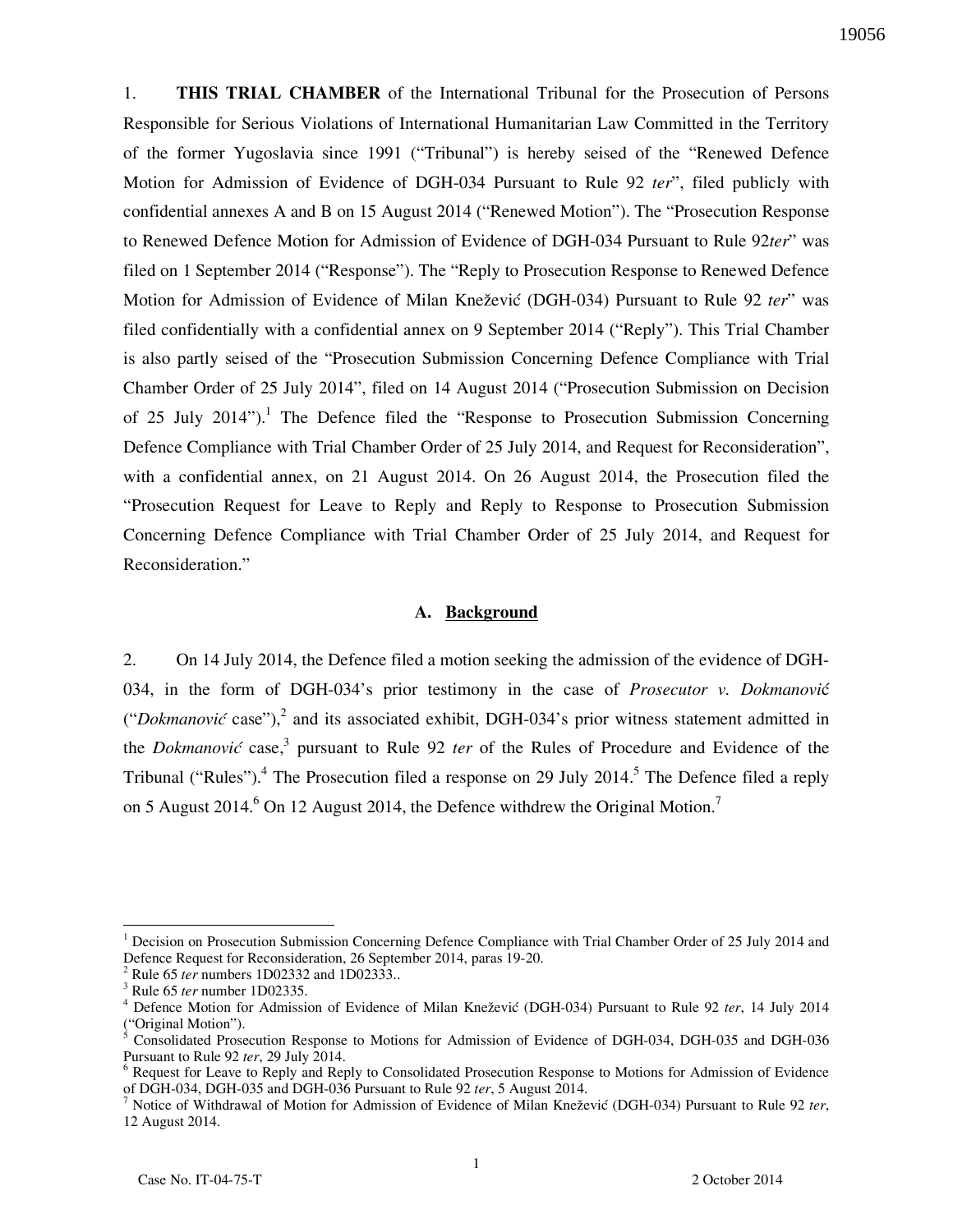#### **B. Submissions**

3. In the Renewed Motion, the Defence requests the admission of a witness statement of DGH-034 dated 10 August 2014<sup>8</sup> pursuant to Rule 92 *ter* of the Rules, subject to the witness's in court affirmation.<sup>9</sup> The Defence submits that DGH-034's evidence is relevant, probative, and that its admission under Rule 92 *ter* of the Rules will promote "the expeditious conduct of proceedings."<sup>10</sup> The Defence submits that the written statement of DGH-034 contains information relevant to (a) the political atmosphere and events leading to the uprising in Darda, Croatia in August 1991; (b) the political objectives of the SNC; (c) the arrival of refugees in Baranja; (d) the role of Radislav Kostić; and (e) DGH-034's appointment as a member of the SBWS and RSK Governments.<sup>11</sup> The Defence further submits that DGH-034's evidence could not be adduced within the two hours allocated for his direct examination absent the admission of the witness's statement.<sup>12</sup>

4. In the Response, the Prosecution objects to the admission of DGH-034's statement pursuant to Rule 92 *ter* of the Rules.<sup>13</sup> The Prosecution asserts that DGH-034's witness statement and its English translation were filed after 8 August 2014, in violation of the Trial Chamber Decision of 25 July 2014,  $14$  and notes that it has filed a motion to preclude the Defence from calling DGH-034 pursuant to Rule 92 *ter* of the Rules.<sup>15</sup> The Prosecution further argues that the Defence failed to show good cause for its non-compliance with the Trial Chamber's Decision of 25 July 2014, and that rather than seeking a variation of the 8 August 2014 deadline pursuant to Rule 127 of the Rules, it "waited until after the [...] deadline had past before withdrawing its original Rule 92ter motion and disclosing a new written statement".<sup>16</sup> It also asserts that the Defence will not be unduly prejudiced if the evidence of DGH-034 is required to be brought *viva voce*. 17

5. Alternatively, the Prosecution asserts that the testimony of DGH-034 in the *Dokmanovi}* case, which was tendered by the Defence in the Original Motion, "is more appropriate for admission pursuant to Rule 92*ter*" than DGH-034's statement proposed in the Renewed Motion, because it was given under oath and subject to cross-examination.<sup>18</sup> The Prosecution submits that,

<sup>8</sup> Rule 65 *ter* number 1D03649.

<sup>&</sup>lt;sup>9</sup> Motion, paras 1, 8.

<sup>&</sup>lt;sup>10</sup> Motion, paras 5-7.

 $11$  Motion, para. 5.

<sup>&</sup>lt;sup>12</sup> Motion, para. 7.

<sup>&</sup>lt;sup>13</sup> Response, paras 1, 4.

<sup>&</sup>lt;sup>14</sup> Response, paras 1, 4, *referring to* Decision on Prosecution Motion Requesting the Defence to Submit a Revised Rule 65 *ter* Witness List and Witness Summaries and for Disclosure in Accordance with Rule 67(A)(ii) and the Trial Chamber's Orders, 25 July 2014 ("Decision of 25 July 2014").

<sup>15</sup> Response, para. 1, *referring to* Prosecution Submission Concerning Defence Compliance with Trial Chamber Order of 25 July 2014, 14 August 2014 ("Motion of 14 August"), para. 6.

<sup>&</sup>lt;sup>16</sup> Response, para. 4.

 $17$  Response, para. 6.

<sup>18</sup> Response, para. 5.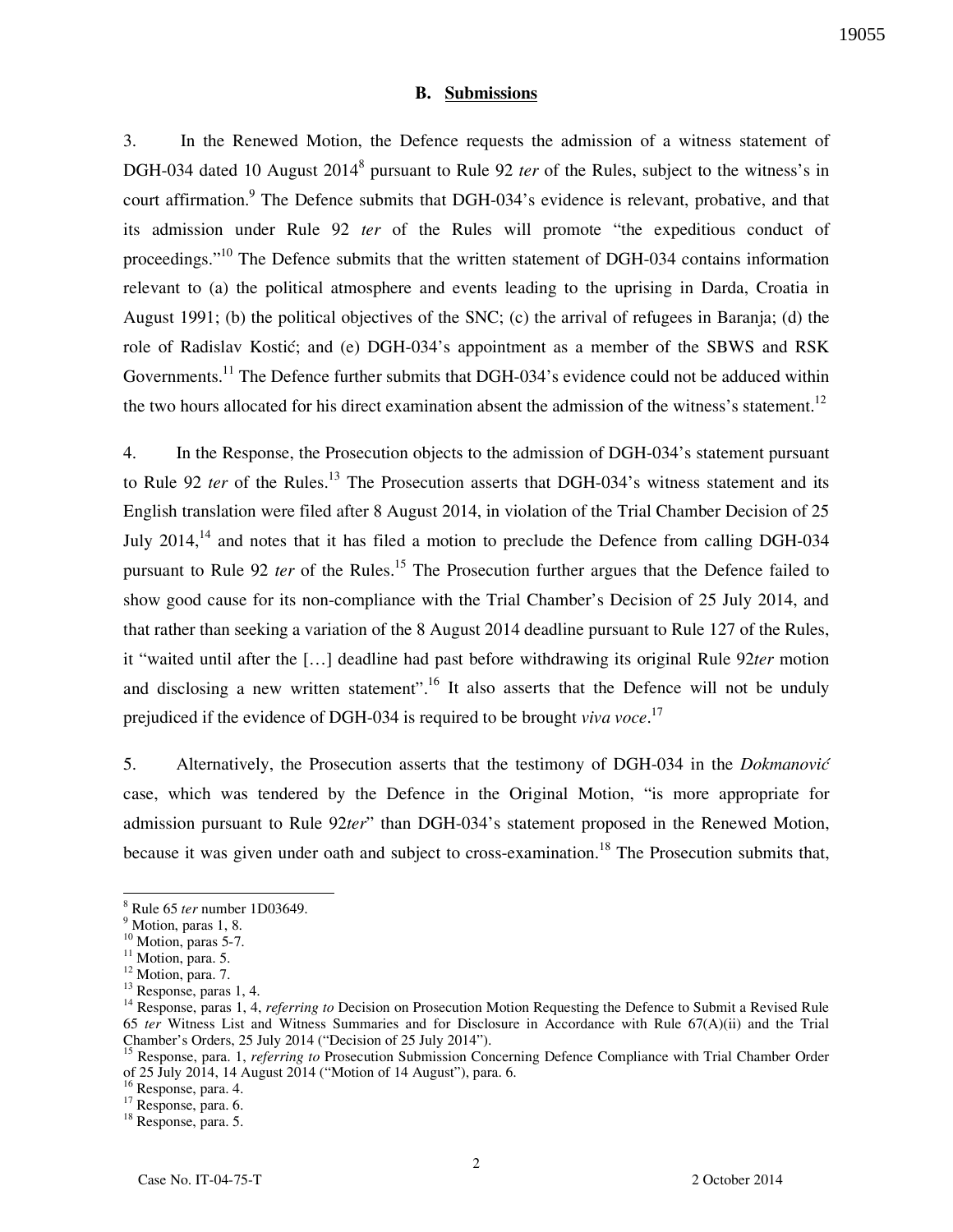in contrast, DGH-034's currently proposed statement "reduces 48 pages of transcript down to three and a half pages", is not accompanied by a record of questions asked and answers given during the interview, and was finalised during Hadžić's testimony, which was publicly broadcasted.<sup>19</sup> In addition, the Prosecution submits that the statement's admission will not save court time because the Defence's allocation of two hours for DGH-034's direct examination remains unchanged.<sup>20</sup> It further asserts that two hours for the direct examination of DGH-034 is unjustified in the absence of an amendment to DGH-034's Rule 65 *ter* witness summary.<sup>21</sup>

6. The Defence replies that it proceeded as quickly and reasonably as possible to finalise the Rule 92 *ter* statements of its witnesses which were still outstanding as of 25 July 2014, and that it did not wilfully violate the Decision of 25 July 2014.<sup>22</sup> The Defence submits that the Trial Chamber should exercise its discretion under Rule  $127(A)(ii)$  of the Rules to excuse any non-compliance.<sup>23</sup> It contends that no prejudice is caused to the Prosecution, given that: (a) the extent of the noncompliance was minimal, as the BCS version of the statement was disclosed three days after the deadline and the English version followed three days later;  $^{24}$  (b) DGH-034 will not be called to testify less than six weeks prior to the disclosure of the statement, which is a time period that has been deemed fair and appropriate by the Trial Chamber throughout the Trial;  $^{25}$  and (c) the Prosecution was already in a position to understand the gist of the witness's testimony and to investigate matters of anticipated relevance based upon DGH-034's prior testimony which was proposed in the Original Motion.<sup>26</sup> The Defence further submits that it could not have completed all outstanding Rule 92 *ter* statements by the 8 August 2014 deadline notwithstanding the exercise of diligence. $27$ 

7. Moreover, the Defence asserts that a new statement was needed to replace DGH-034's previously tendered testimony from the *Dokmanović* case because that prior testimony "focuses extensively on matters mainly of relevance to Mr. Dokmanović while not focusing on matters of greatest relevance to this case."<sup>28</sup> Therefore, the Defence submits that the proposed statement is more likely to save court time than DGH-034's prior testimony from the *Dokmanović* case.<sup>29</sup> Further, the Defence argues that the absence of a verbatim record of questions and answers, as well

 $\overline{a}$ 

- <sup>21</sup> Response, para. 6.
- $22$  Reply, paras 3, 5.
- $23$  Reply, paras 4-10.
- $^{24}$  Reply, para. 8.
- $25$  Reply, para. 8.

 $27$  Reply, para. 10.

<sup>&</sup>lt;sup>19</sup> Response, para. 5.

<sup>20</sup> Response, para. 6.

 $26$  Reply, para. 9.

<sup>28</sup> Reply, paras 9, 11.

 $29$  Reply, para. 13.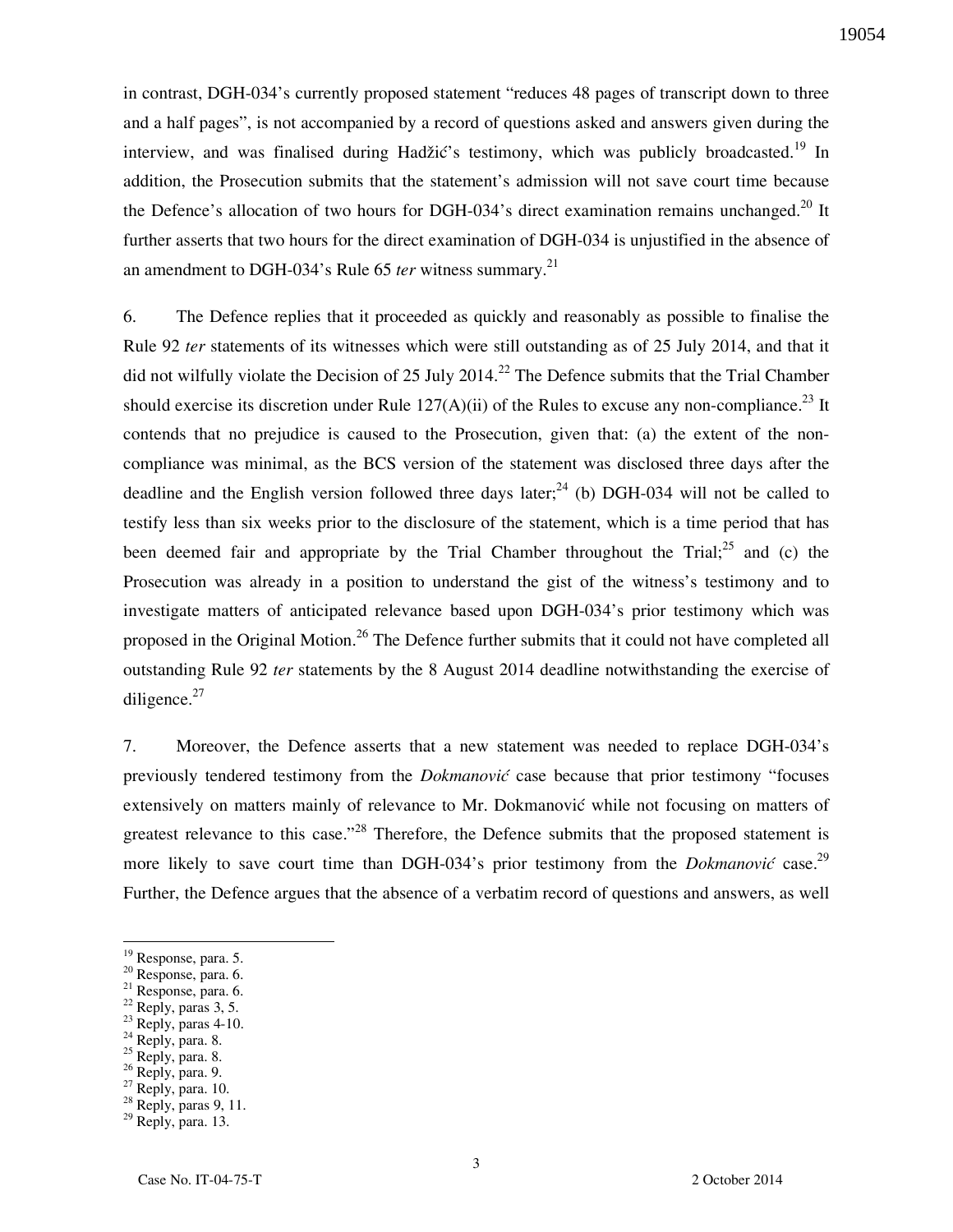as the availability of other public witness testimony in the case, do not weigh against the admissibility of a statement pursuant to Rule 92 *ter* of the Rules.<sup>30</sup>

### **C. Applicable Law**

8. Rule 92 *ter* of the Rules provides:

(A) A Trial Chamber may admit, in whole or in part, the evidence of a witness in the form of a written statement or transcript of evidence given by a witness in proceedings before the Tribunal, under the following conditions:

(i) the witness is present in court;

(ii) the witness is available for cross-examination and any questioning by the Judges; and

(iii) the witness attests that the written statement or transcript accurately reflects that witness' declaration and what the witness would say if examined.

(B) Evidence admitted under paragraph (A) may include evidence that goes to proof of the acts and conduct of the accused as charged in the indictment.

9. The main objective of Rule 92 *ter* of the Rules is to ensure an effective and expeditious trial in accordance with the rights of the accused.<sup>31</sup> The jurisprudence of the Tribunal has also applied the Rule as permitting, by necessary inference, the admission of exhibits where they accompany written statements or transcripts and form an "inseparable and indispensable" part of the written evidence.<sup>32</sup> In order to satisfy this requirement, the document must be one without which the witness's testimony would become incomprehensible or of lesser probative value.<sup>33</sup> Moreover, the evidence sought to be admitted, whether a written statement or a transcript of oral testimony, must fulfil the general requirements of admissibility of Rule 89(C) of the Rules—the proposed evidence must be relevant and have probative value.<sup>34</sup>

#### **D. Discussion**

10. As a preliminary matter, the Trial Chamber notes that the proposed Rule 92 *ter* evidence in the Original Motion was disclosed in compliance with the Decision of 25 July 2014, which

 $30$  Reply, para. 12.

<sup>&</sup>lt;sup>31</sup> Prosecutor v. Prlić et al., Case No. IT-04-74-T, Decision on the Application of Rule 92 *ter* of the Rules, 3 July 2007, p. 2; *Prosecutor v. Popović et al.*, Case No. IT-05-88-T, Decision on Motion to Convert *Viva Voce* Witnesses to Rule 92 *ter* Witnesses, 31 May 2007, p. 2.

<sup>&</sup>lt;sup>32</sup> Prosecutor v. Đorđević, Case No. IT-05-87/1-T, Decision on Vlastimir Đorđević's Motions for Admission of Evidence Pursuant to ICTY Rule 92ter, 22 January 2010 ("*Đorđević* Decision"), para. 7; Prosecutor v. Lukić and Lukić, Case No. IT-98-32/1-T, Decision on Confidential Prosecution Motion for the Admission of Prior Testimony with Associated Exhibits and Written Statements of Witnesses Pursuant to Rule 92 ter, 9 July 2008 ("Lukić and Lukić Decision"), para. 15; Prosecutor v. Stanišić and Simatović, Case No. IT-03-69-T, Decision on Prosecution's Motion for the Admission of Written Evidence of Witness Slobodan Lazarević Pursuant to Rule 92 *ter* with Confidential Annex, 16 May 2008 ("Stanišić and Simatović Decision"), para. 19.

<sup>&</sup>lt;sup>33</sup> *Đorđević* Decision, para. 7; *Lukić and Lukić* Decision, para. 15; *Stanišić and Simatović* Decision, para. 19.

<sup>&</sup>lt;sup>34</sup> Đorđević Decision, para. 5; *Lukić and Lukić* Decision, paras 15-16.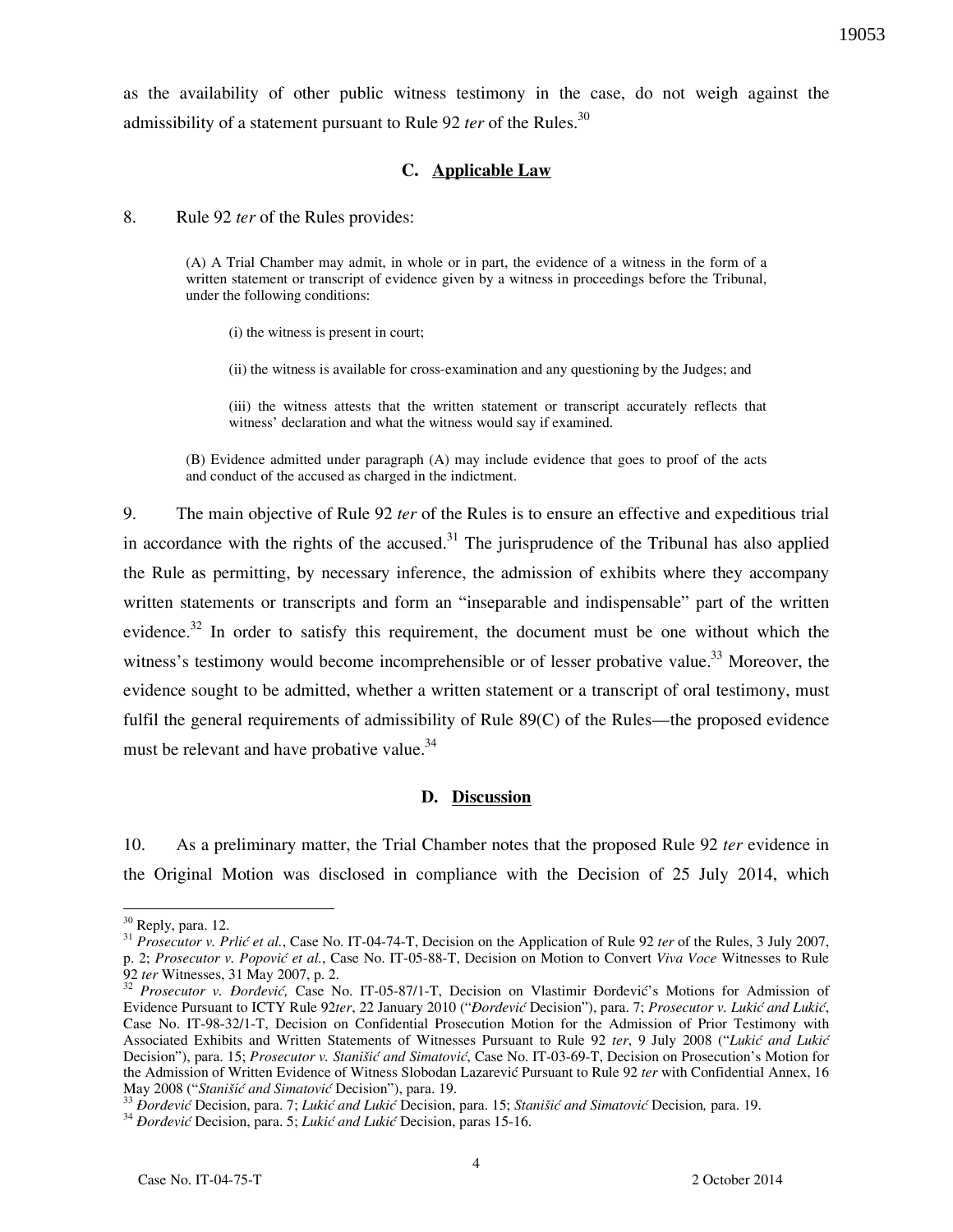mandated the disclosure of all Rule 92 *ter* witness statements by 8 August 2014. DGH-034's statement proposed in the Renewed Motion was signed on 10 August 2014, and disclosed to the Prosecution on 11 August 2014 in BCS and on 14 August 2014 in English. The Trial Chamber further notes the Defence's submission that it considered it necessary to withdraw its Original Motion and tender a new witness statement for DGH-034 pursuant to Rule 92 *ter* of the Rules, but that it was unable to finalise it by 8 August 2014. The Trial Chamber considers that any difficulties in finalising a witness statement within the deadline should have been raised by the Defence with the Trial Chamber. The Trial Chamber therefore finds that the Defence was in violation of the Decision of 25 July 2014. Nevertheless, under the present circumstances, the Trial Chamber does not find that the Defence's non-compliance with the Trial Chamber's Decision of 25 July 2014 was done in bad faith or that the Prosecution suffered prejudice as a result. DGH-034's statement was disclosed within a short period of time after the deadline, and the Prosecution had in its possession the previously tendered prior testimony of DGH-034, on the basis of which it could have initiated its preparation. The Chamber also notes that DGH-034 is not expected to testify before the week of 13 October 2014. Consequently, the Trial Chamber will not preclude the admission of DGH-034's statement due to its disclosure after the 8 August 2014 deadline.

11. The Trial Chamber will now discuss DGH-034's proposed evidence pursuant to Rule 92 *ter*  of the Rules. DGH-034's proposed evidence, in the form of a written statement (Rule 65 *ter* number 1D03649), contains information about, *inter alia*, (a) the political climate and events leading to the capture of Darda, Croatia in August 1991;<sup>35</sup> (b) DGH-034's appointment as a member of the SBWS and RSK Governments;<sup>36</sup> (c) the function and capabilities of the SBWS Government;<sup>37</sup> (d) the political objectives of the SNC;<sup>38</sup> (e) the role of Radislav Kostic;<sup>39</sup> (f) the influx of refugees in Baranja from Western Slavonia;<sup>40</sup> and (g) the nature of the 20 November 1991 meeting at Velepromet. $41$ 

12. With respect to the Prosecution's submission that DGH-034's previously tendered testimony from the *Dokmanovi}* case is more appropriate for admission pursuant to Rule 92 *ter* of the Rules than his written statement, the Trial Chamber recalls that it is primarily in the discretion of the presenting party to decide how to conduct its case and considers that the Prosecution's arguments do not militate against the admission of DGH-034's statement pursuant to Rule 92 *ter* of

<sup>35</sup> Rule 65 *ter* number 1D03649, paras 6-15.

<sup>36</sup> Rule 65 *ter* number 1D03649, paras 16-17, 26.

<sup>37</sup> Rule 65 *ter* number 1D03649, paras 18, 20.

<sup>38</sup> Rule 65 *ter* number 1D03649, para. 18.

<sup>39</sup> Rule 65 *ter* number 1D03649, para. 24.

<sup>40</sup> Rule 65 *ter* number 1D03649, para. 23.

<sup>41</sup> Rule 65 *ter* number 1D03649, para. 25.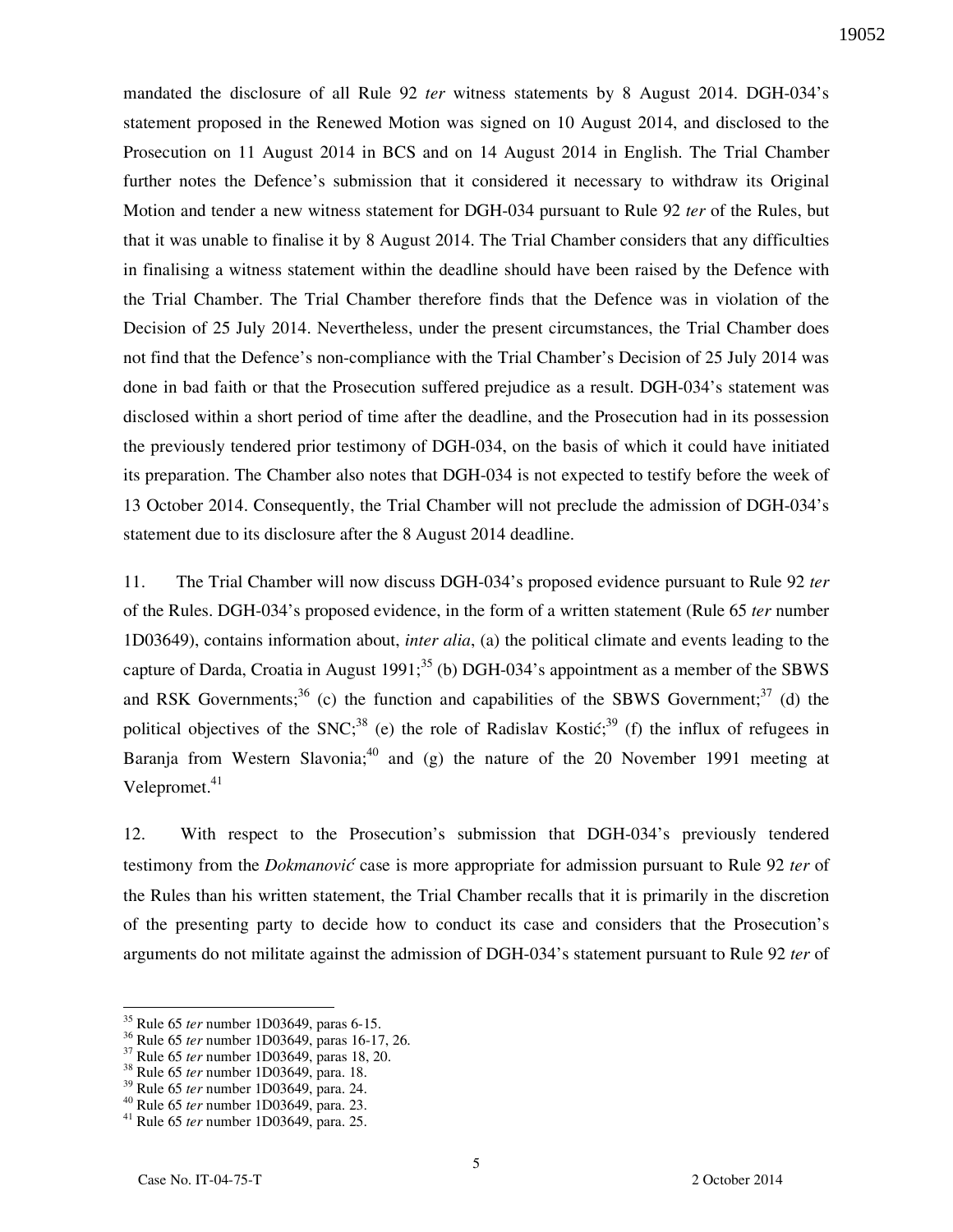the Rules. To the extent that the Prosecution wishes to utilise DGH-034's prior testimony in the *Dokmanovi*ć case, it may do so during cross-examination, in accordance with the Rules.

13. The Trial Chamber considers that the evidence of DGH-034, as proposed in the Renewed Motion, is appropriate to be admitted in written form and finds that it is relevant, has probative value, and is appropriate for admission pursuant to Rules 89(C) and 92 *ter* of the Rules.

14. Concerning the length of the Defence's prospective examination-in-chief of DGH-034, the Trial Chamber notes that the Defence provided an updated summary of the *viva voce* component of DGH-034's evidence on 8 August 2014.<sup>42</sup> Compared to the summary appended to the Renewed Motion,<sup>43</sup> the *viva voce* component of DGH-034's testimony remains unchanged. Therefore, the Trial Chamber finds no reason to adjust the time allocated for DGH-034's direct examination.

 $42$  Notice of Compliance with Trial Chamber Order to of 25 July 2014, 8 August 2014, confidential Annex A, pp. 47-48.

<sup>43</sup> Confidential Annex B of the Renewed Motion is a revised Rule 65 *ter* witness summary for DGH-034.